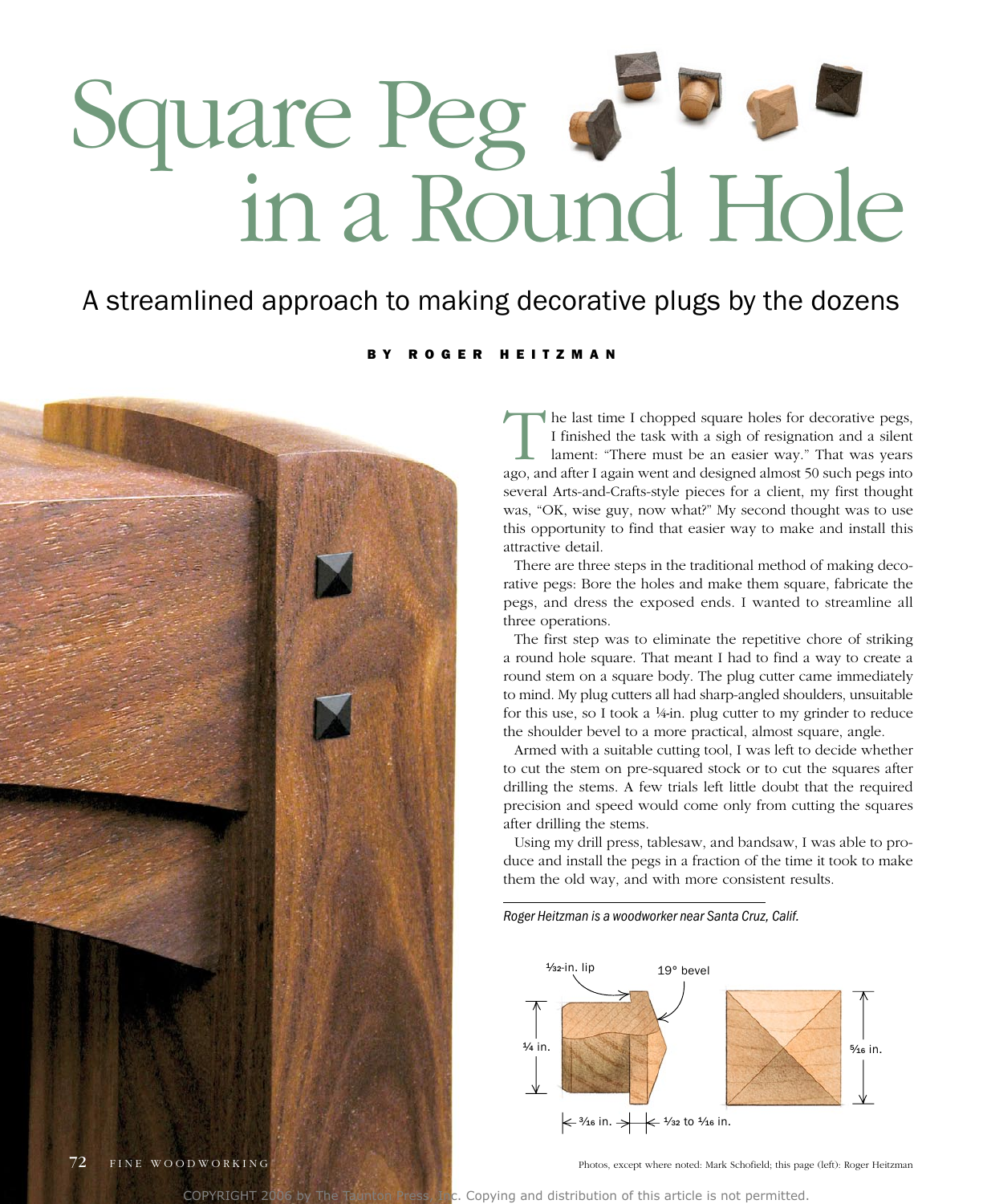### 1. Make the pegs



*Modify a plug cutter. Chucked in a variable-speed drill, the cutter is slowly rotated into a spinning grinding wheel. Dip the cutter frequently in water. When done, grind a slight back bevel on the tip of each tooth.*



*Drill the stems with the modified cutter. The distances between the stems are not important, but use the depth stop on the drill press to keep the lengths of the stems consistent and clamp a fence to the drill-press table to keep the rows straight.*



*Rip strips to form the pegs. Keep the stems centered on the pegs as you create the desired peg width (in this case, a 5⁄16-in. square needed a cut 1⁄32 in. to either side of the 1⁄4-in.-dia. stem).*



*Crosscut the pegs. A shopmade indexing jig allows you to register one side of each stem against a brad so that the saw cuts the side of the cap exactly 1⁄32 in. away from the stem. After completing all of the cuts on one side of the stems, turn the piece around and cut the other side.*







between brad and blade

*Flip workpiece to cut opposite sides.*

Stem is registered against brad.

*Cut off the pegs. Set the bandsaw fence and saw the pegs off the stock to their overall height.*